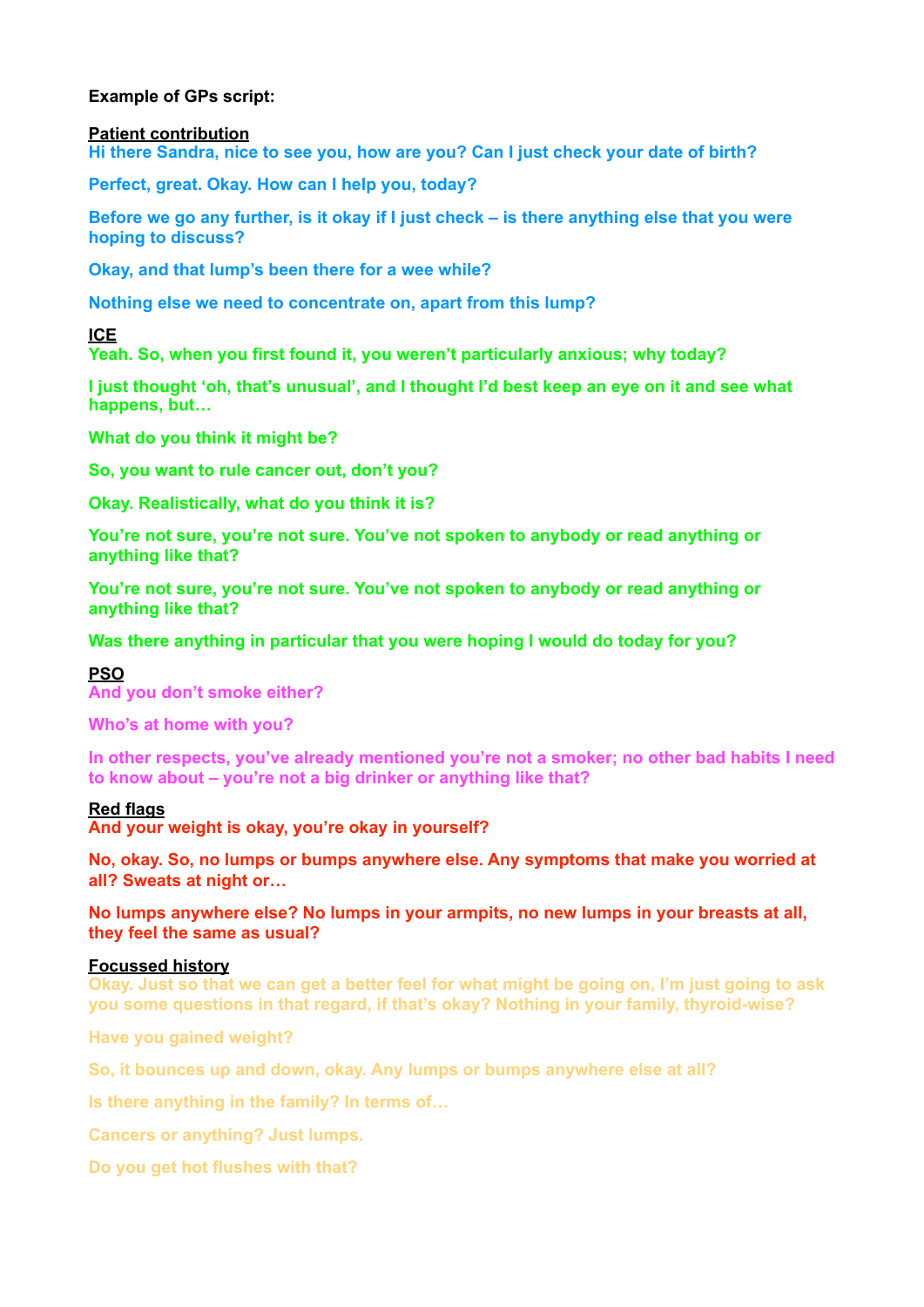**So, not quite right, but your general health otherwise, and health - we don't see a lot of you, do we?** 

**You had a mini-stroke back in February of 2016?** 

**No further episodes like that, at all?** 

**And no changes in your medication recently?** 

**And the medication that you're on at the moment includes a statin and a medicine to stop your blood from being sticky. Your blood pressure's always been okay, hasn't it?** 

**Oh, okay. Did they suit you, or was it just down to the liver function test?** 

**There's no goitres in the family, there's no thyroid swellings in the family that you're aware of?**

## **Focussed examination**

**So, I'm just going to have a wee look from the front and then I'm going to have a look around the back.** 

**I'm just going to come around the side. Can you swallow for me? And that swelling moves with the swallow doesn't it? Can you feel it as well, just to check that I'm feeling the same thing?** 

**Yeah, so it moves when you swallow, doesn't it?** 

### **Identify problem and explain diagnosis**

**We need to talk to you about your fears of the statin and decide with you if statins are right for you, if that's okay? I've got a number of considerations for that, but because you've had a mini-stroke, we want to do everything possible to keep the risk of future strokes to a minimum. Your priority is the lump in your neck, so let's do that today, and can we do the statin thing next time, if that's okay?** 

**I suspect you might want to take a statin again at a lower dose, because it doesn't sound like it was causing you any major harm, and the liver function test is probably a side-show.** 

**But we'll come back to that. Okay, let's focus on the neck, if that's all right. So, been there for about six months, got a little bit bigger, decided very recently to come and talk to me about it to rule out cancer.** 

**So, that's your thyroid gland.** 

**And it's not a sinister or worrying looking lump.** 

**Which is good news for you; and it's diffuse, which means that the whole of the thyroid is - I can feel the whole of the thyroid gland. So, again, that's a reassuring thing that makes me think that it's not something that we need to worry about.** 

## **Check understanding**

**Does that make sense?** 

### **Any questions?**

# **Develops management plan / shares management plan**

**Having said all of that, you'll probably be more comfortable if I just scan the neck and confirm that that's what it is.** 

**I'm guessing, from what you've said already.** 

**We don't need to scan it, because in about a quarter of women, I'll be able to feel their thyroid gland anyway, and it may just be incidental that you can now notice it. But you don't, from what you've already told me, have any symptoms that make me think that your**